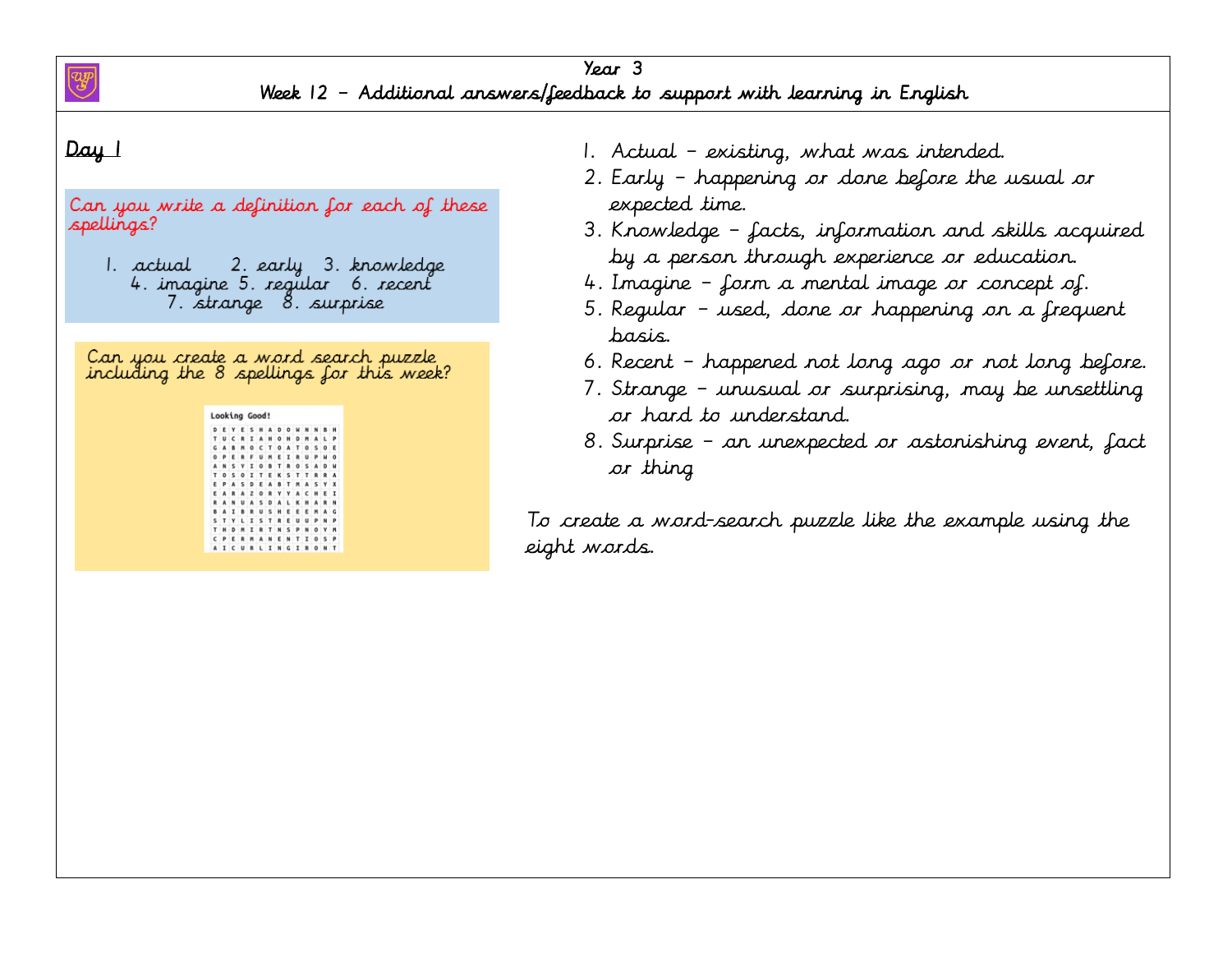

# Oak Academy

### Newspaper Report Lesson 1

- 1. In this non-fiction text why has the reporter used a picture? B
- 2. What is the purpose of using alliteration in a headline? to 'hook' the reader in and be short and catchy
- 3. What is the purpose of having columns in a newspaper? because newspaper reports often have shorter paragraphs than novels, use of shorter columns increase the amount of text that would fit on a page.
- 4. Draw lines to match the features of the text to their definition. Date to show when the newspaper report was published, Eyewitness report – the report of someone who was at the scene, Name of newspaper – to show which news company produced the newspaper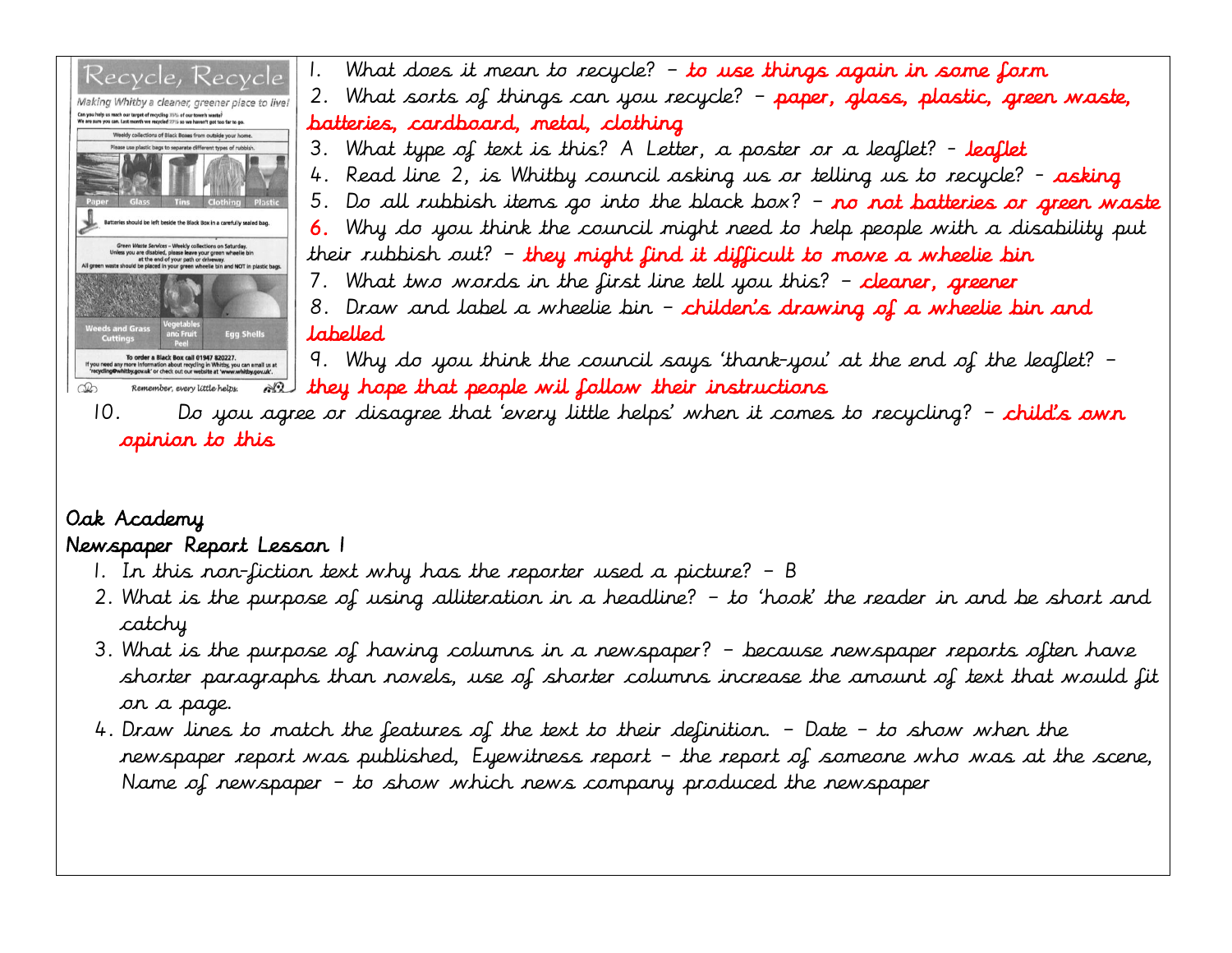Can you write a sentence for each of these spellings? Ensure each sentence includes the one of the spellings and the spellings are spelt CORRECTLY.

1. actual - 2. early - 3. knowledge<br>- 4. imagine 5. regular - 6. recent 7. strange 8. surprise

A series of sentences including one of the spellings in each. These must include

- Capital letters
- Fullstops
- Conjunctions
- Expanded noun phrases (where appropriate) The spellings must be spelt CORRECTLY.

Can you sort the spelling for this<br>week into word classes?

| Adjective | Adverb | Naur' | Verh. |
|-----------|--------|-------|-------|
|           |        |       |       |

- 1. Actual adjective
- 2. Early adjective
- 3. Knowledge noun
- 4. Imagine verb
- 5. Regular adjective
- 6. Recent adjective
- 7. Strange adjective
- 8. Surprise noun

# Oak Academy

## Newspaper Report Lesson 2

- 1. What was the name of the famous zoologist? Mrs Zoe Keeper
- 2. What has the snowl leopard stolen? Shiny, silver items
- 3. Why are snowl leopards described as shy? because they do not pose a threat to humans
- 4. Draw a line to match the statements about snowl leopards. Migrate to Canada, USA, Europe, Asia, Are native to – Arctic Regions, Have recently been to – United Kingdom
- 5. Tick true or false for each statement about the snowl leopard they have body and wings of a snowy owl – true, they have head and legs of a snow leopard – true, they are scared of shiny silver items - false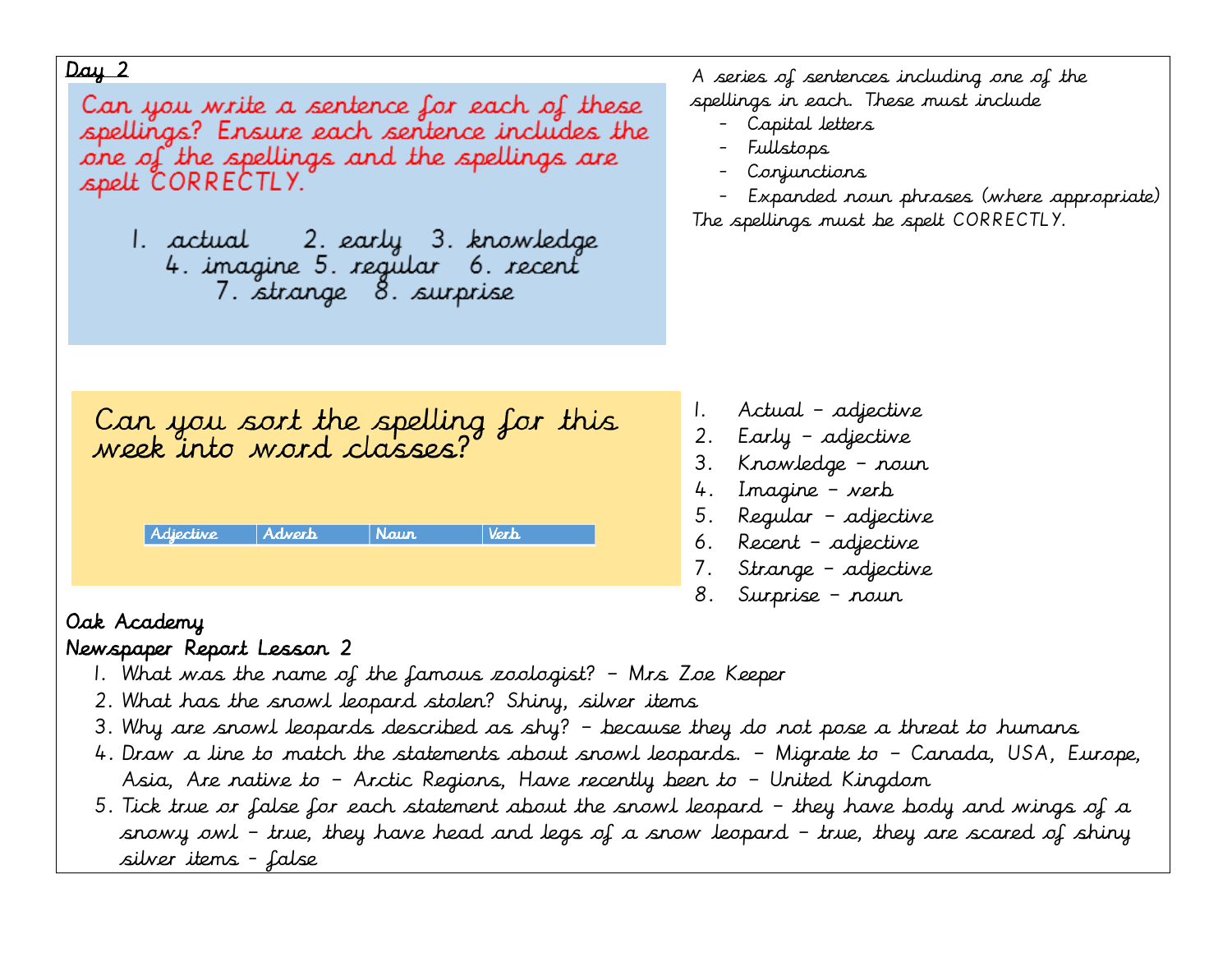.

These words are all spelt incorrectly can you spot the mistakes and correct them?

> 1. <u>aktuol</u> – 2. <u>erli</u> 3. <u>nolig</u> 4. imagin 5. regoola 6. resent 7. strang 8. suprize

Complete these sentences using words from your spellings of the week.

- 1. This is an <u>\_\_\_\_\_</u> nightmare.
- 2. She is awake very \_\_\_ this morning.
- 3. School gives me the  $\rule{1em}{0.15mm}$  for lots of different topics.
- 4. \_\_\_\_\_\_ a world without rain.
- 5. This is something you must do on a \_\_\_ basis.
- 6. It has been  $a \_\_\_\_\$  development.
- 7. He has been acting very \_\_\_\_\_\_ lately.
- 8. We are throwing  $\alpha$  \_\_\_ party for him tomorrow.
- 1. Actual
- 2. Early
- 3. Knowledge
- 4. Imagine
- 5. Regular
- 6. Recent
- 7. Strange
- 8. Surprise
	- 1. Actual
	- 2. Early
	- 3. Knowledge
	- 4. Imagine
	- 5. Regular
	- 6. Recent
	- 7. Strange
	- 8. Surprise

#### Oak Academy Newspaper Report Lesson 3

- 1. The blue square is around which feature of the newspaper? Headline
- 2. Over the weekend is an example of which feature? Fronted adverbial phrase
- 3. Recently and Usually are examples of which feature? adverbs
- 4. Which feature of the newspaper indicates speech? Inverted commas

5.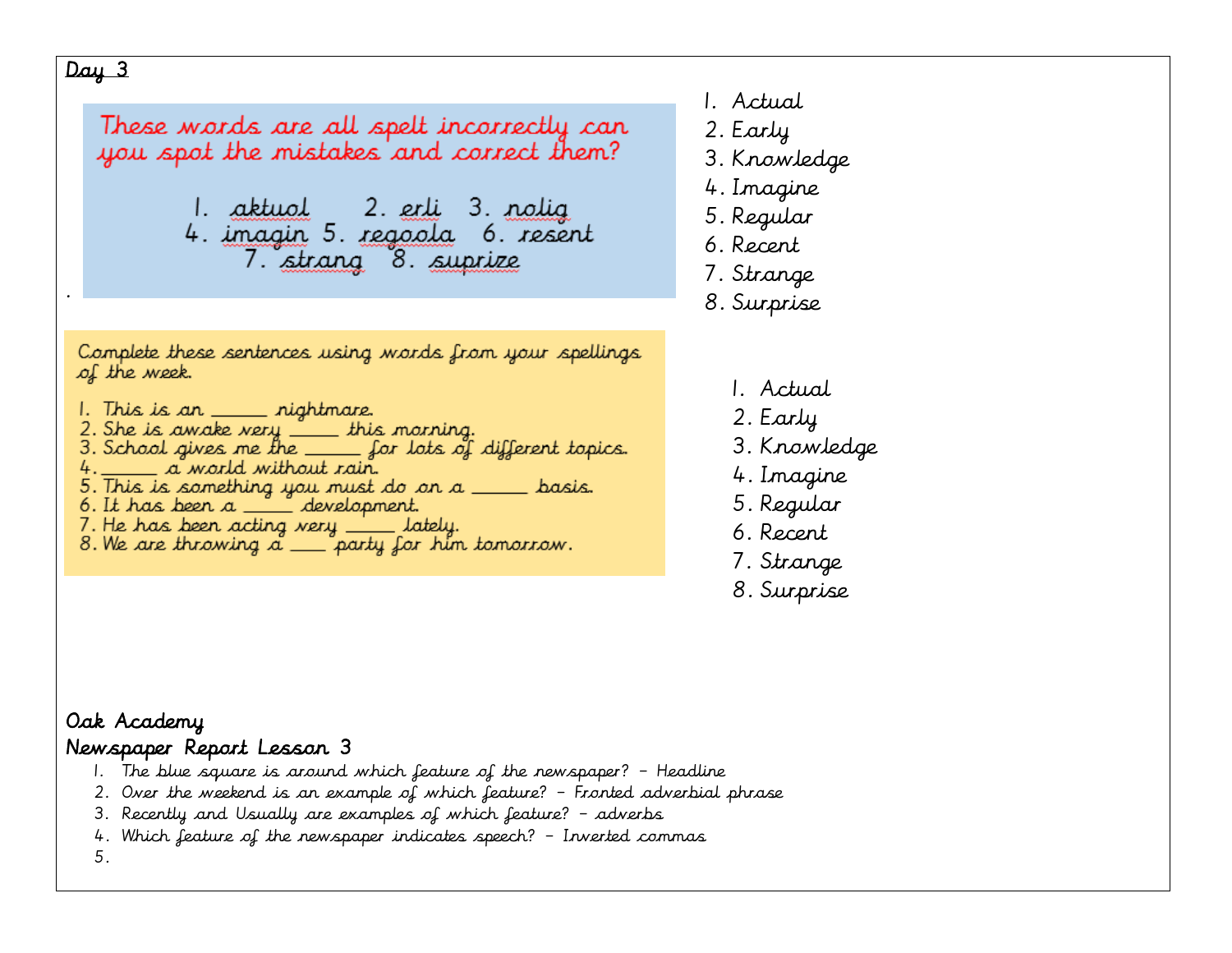Can write these spellings in different ways? Rainbow writing, bubble writing, crayons, felt tips, paints, BE CREATIVE!

1. actual - 2. early - 3. knowledge 4. imagine 5. regular 6. recent 7. strange 8. surprise

The 8 spellings of the week written in as many different ways as they can think of, this can be done in their book or on paper, even on chalk in the garden!

Can you try and come up with a song to remember these spellings? Or a fun way of remembering them for your mini spelling test?

This can be as fun and creative as they want to make it; they can write and record this in their books also!

Maybe write a rap, song, perform a dance, act the words out?

Get creative!

#### Oak Academy Newspaper Report Lesson 4

- 1. Which of these sentences are punctuated incorrectly? A and C
- 2. Punctuate the direct speech correctly "We found evidence of white feathers, paw prints and claw marks." explained Mr Wood.
- 3. Using the table below, choose the most suitable synonym for said in the sentences below.  $a$  shouted,  $b$  – explained,  $c$  – demanded.
- 4. Tick the quote that Zoe Keeper had made Due to their distinctive features, this animal is easily recognizable